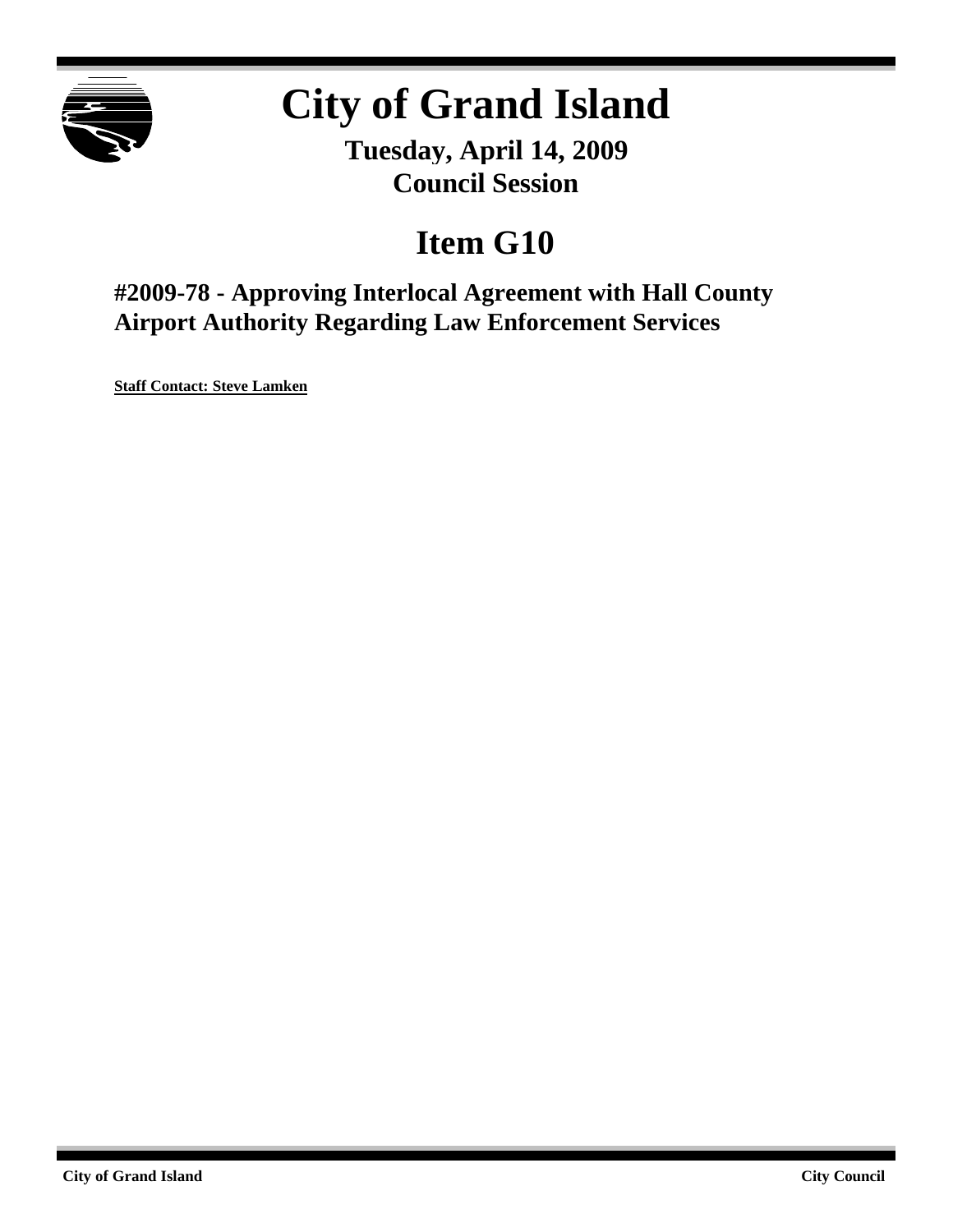## **Council Agenda Memo**

| <b>From:</b>    | Steven Lamken, Police Chief                                                            |
|-----------------|----------------------------------------------------------------------------------------|
| <b>Meeting:</b> | April 14, 2009                                                                         |
| Subject:        | Approval of Security Interlocal Agreement with Hall<br><b>County Airport Authority</b> |
| Item $#$ 's:    | $G-10$                                                                                 |
| $Presenter(s):$ | Steven Lamken, Police Chief                                                            |

#### **Background**

The Police Department has been providing an on site officer for all commercial flight departures from the Airport. This service is a prerequisite of the Transportation Security Administration before they will screen passengers for boarding of commercial flights. The proposed agreement is a renewal of the previous agreement and has the benefit of the Airport Authority paying the actual costs of the service instead of the TSA reimbursement rate.

#### **Discussion**

The Police Department provides an Officer at all commercial departures from the Airport as a requirement from the Transportation Security Administration for screening boarding passengers. TSA will not screen passengers without the presence of a law enforcement officer. This requires the Police Department to schedule officers to cover the multiple flights leaving the Airport each week. The agreement between the City and the Hall County Airport Authority for the services needs to be renewed. The new agreement provides for reimbursement to the City at the actual cost instead of the TSA reimbursement rate paid to the Airport Authority. The TSA reimbursement rate does not cover actual costs of services in some circumstances.

### **Alternatives**

It appears that the Council has the following alternatives concerning the issue at hand. The Council may:

1. Move to approve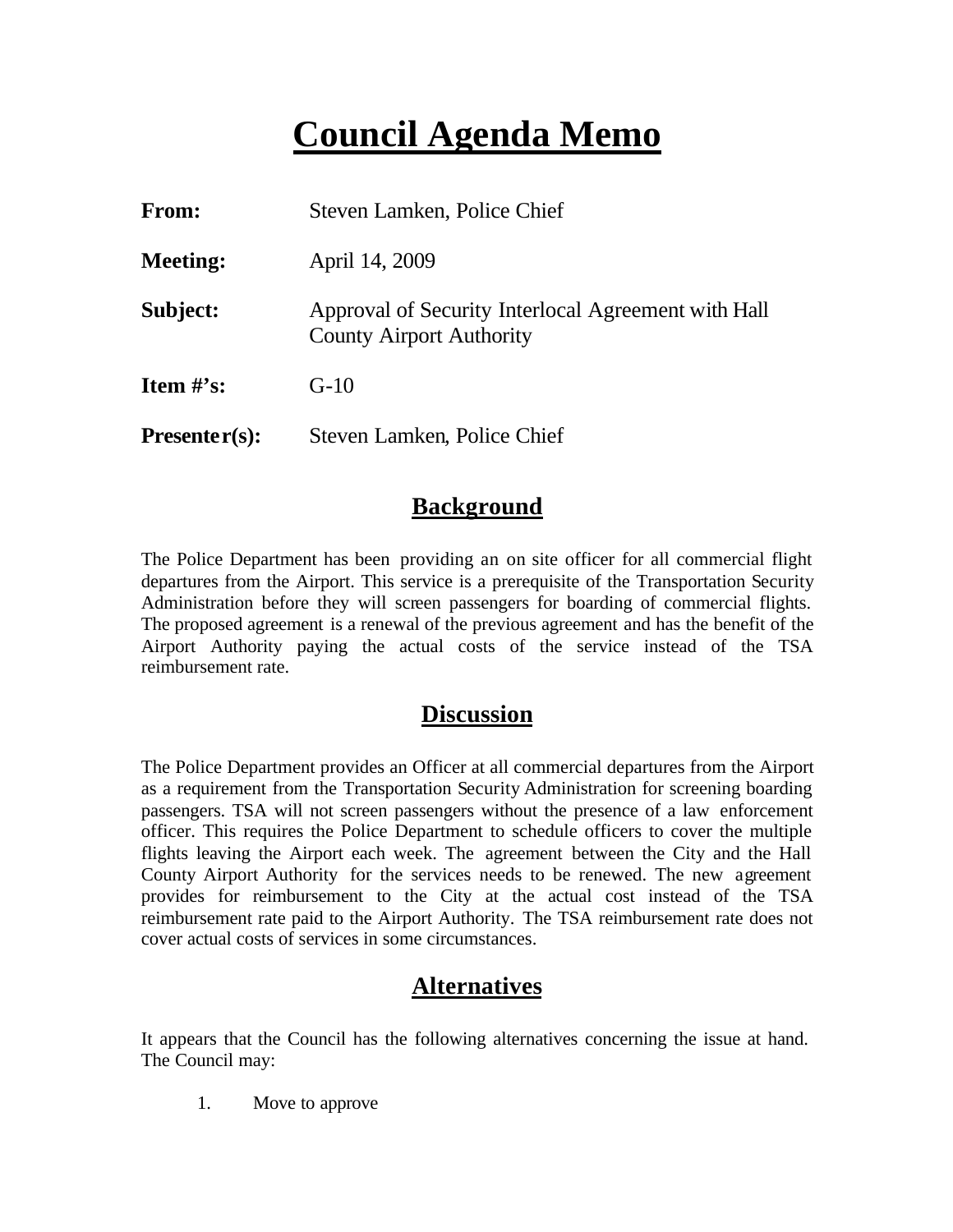- 2. Refer the issue to a Committee
- 3. Postpone the issue to future date
- 4. Take no action on the issue

#### **Recommendation**

City Administration recommends that the Council approve the 2009 Interlocal Agreement between the City and the Hall County Airport Authority for law enforcement services and have the Mayor sign the Interlocal Agreement.

### **Sample Motion**

Move to approve the 2009 Interlocal Agreement between the City and the Hall County Airport Authority for law enforcement services.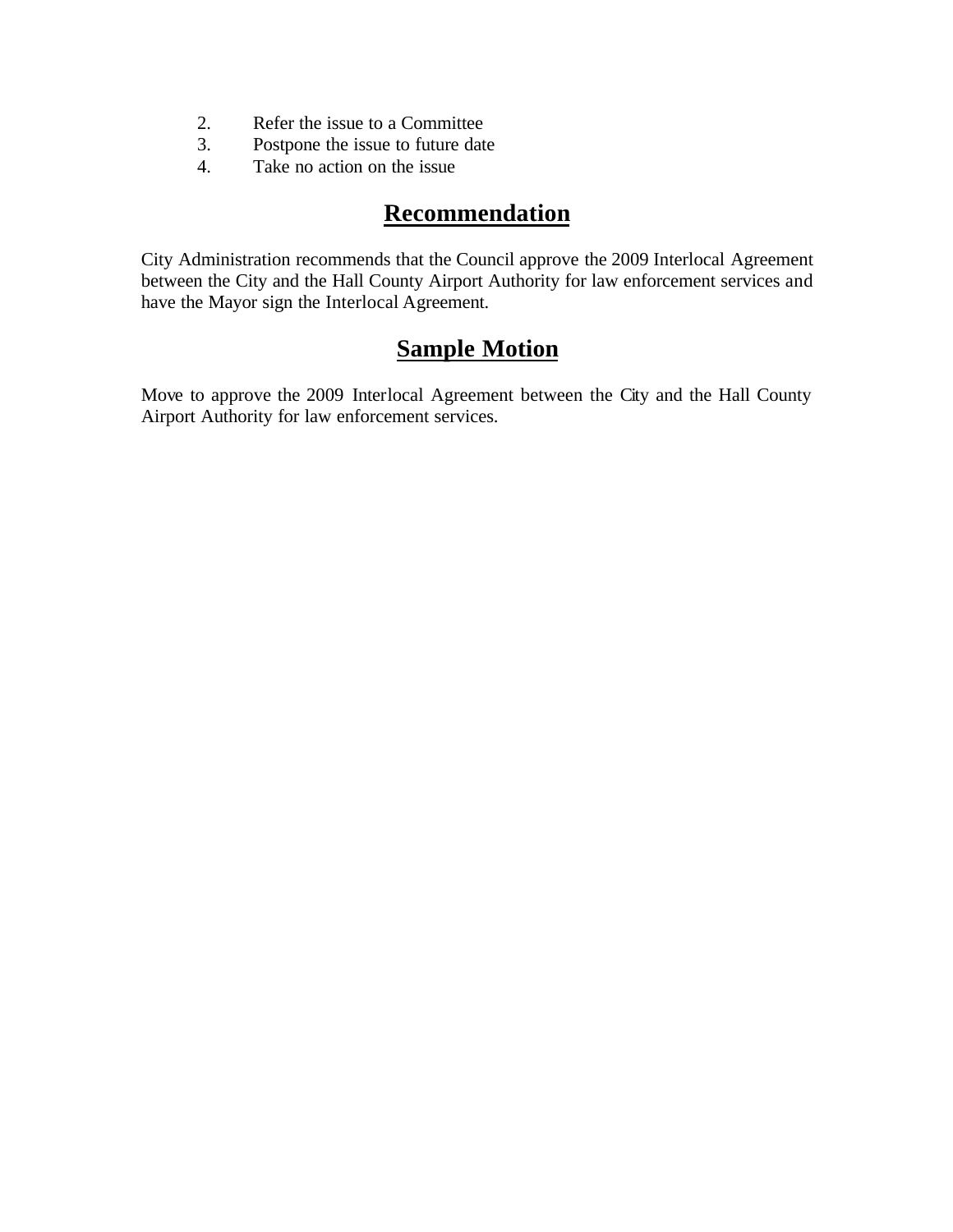#### **INTERLOCAL COOPERATION AGREEMENT BY AND BETWEEN** THE HALL COUNTY AIRPORT AUTHORITY **AND** THE CITY OF GRAND ISLAND

 $\ddot{\phantom{1}}$ 

THIS INTERLOCAL COOPERATION AGREEMENT is entered into this 8th day of April, 2009, by and between the HALL COUNTY AIRPORT AUTHORITY, a Political Subdivision ("Airport Authority") and the CITY OF GRAND ISLAND, NEBRASKA, a Municipal Corporation ("City").

 $1.$ STATEMENT OF PURPOSE. The purpose of this Agreement is to establish a program by which the City will provide to the Airport Authority uniformed, sworn and certified police officers to carry out the operational terms and conditions of the LAW ENFORCEMENT PERSONNEL REIMBURSEMENT AGREEMENT ("RA") entered into between the Transportation Security Administration ("TSA") and the Airport Authority effective October 1, 2007 which Agreement expires September 30, 2012.

CITY'S RESPONSIBILITIES AND DUTIES. The City's responsibilities and 2. duties shall include:

- The City will assign police officers ("LEOs") to the Central Nebraska Regional a. Airport ("Airport") to fulfill the duties and responsibilities of Security Directive SD 1542-02-07 (series) as adopted or other subsequent and superseding regulations or documents regarding law enforcement services.
- $<sub>b</sub>$ .</sub> The City shall have sole and exclusive discretion to assign, supervise and evaluate its LEOs assigned pursuant to the preceding paragraph. The parties agree that the

# ORIGINAL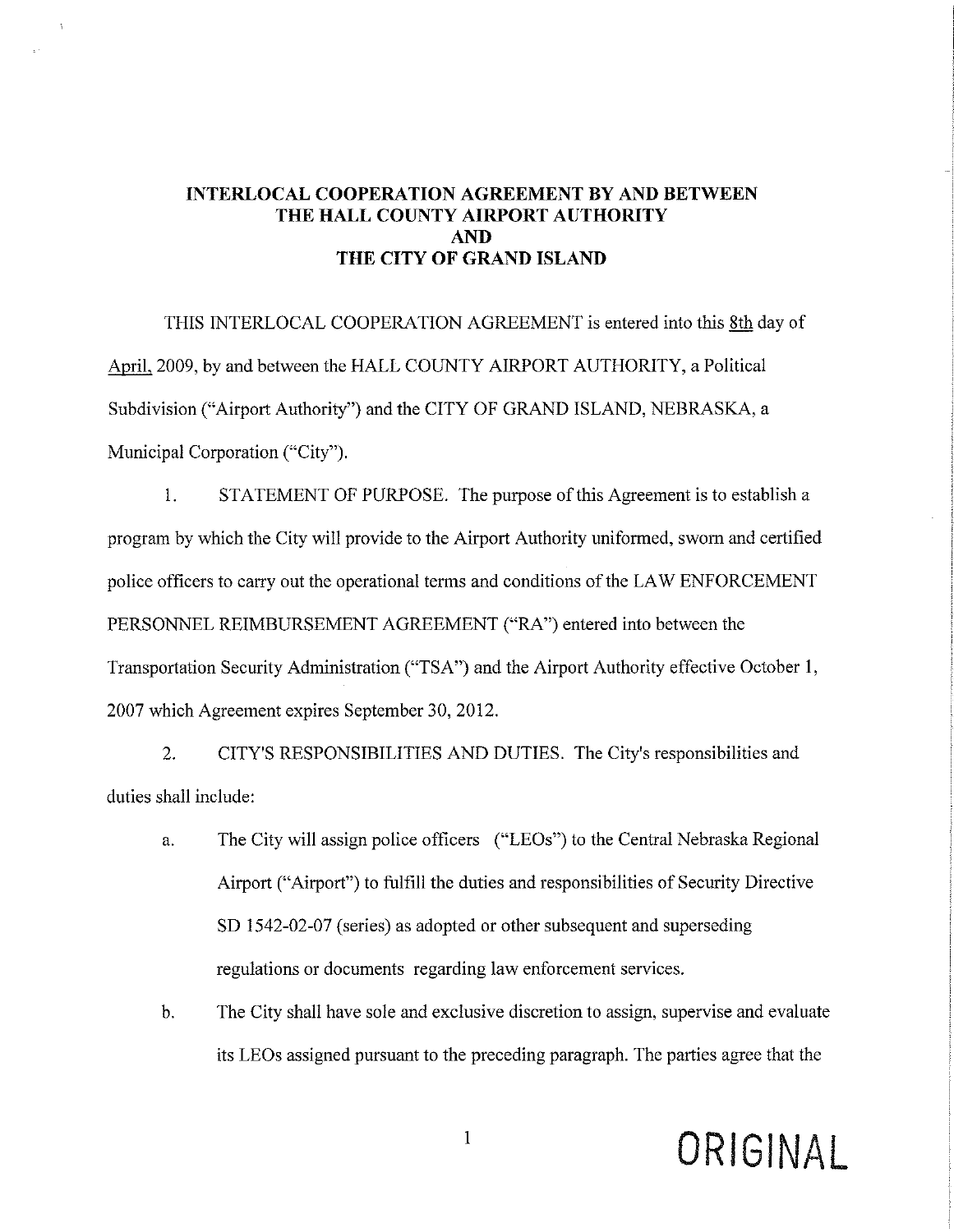LEOs provided by the City in furtherance of the RA shall continue as employees of the City and are not employees or the Airport Authority.

- All LEOs assigned to the Airport shall be trained, qualified, certified, sworn,  $\mathbf{c}$ . uniformed and competent to carry out the operational duties of the RA. The Airport Authority shall provide TSA/FAA training materials to the City at no cost.
- $\mathbf{d}$ . The City shall provide to the Airport Authority such reports, records, information and documents as are necessary for the Airport Authority to carry out its responsibilities and duties pursuant to the RA and to obtain reimbursement as provided in the Agreement.
- As mandated by the TSA in the RA, TSA shall have the right to examine or audit e.

relevant financial records for a period of three (3) years after expiration of the

terms of this Agreement as follows:

As used in this clause, the term "records" includes books, documents,  $(i)$ accounting procedures and practices, and other data, regardless of type and regardless of whether such items are in written form, in the form of computer data, or in any other form.

The City shall maintain and authorized Federal officials shall have the right  $(ii)$ to examine and audit all records and other evidence sufficient to reflect properly all hours claimed to have been incurred in performance of this Agreement. This right of examination shall include inspection at all reasonable times of the City's offices, or parts of them, engaged in performing services pursuant to this Agreement. The City, upon request shall provide notice to TSA of the location and custodian of supporting documentation to include Time Sheets, Payroll Report or Other Documentation that substantiates the hours worked under this Agreement and will make them available for review during normal working hours when requested by an authorized Federal official.

(iii) The Comptroller General of the United States, or an authorized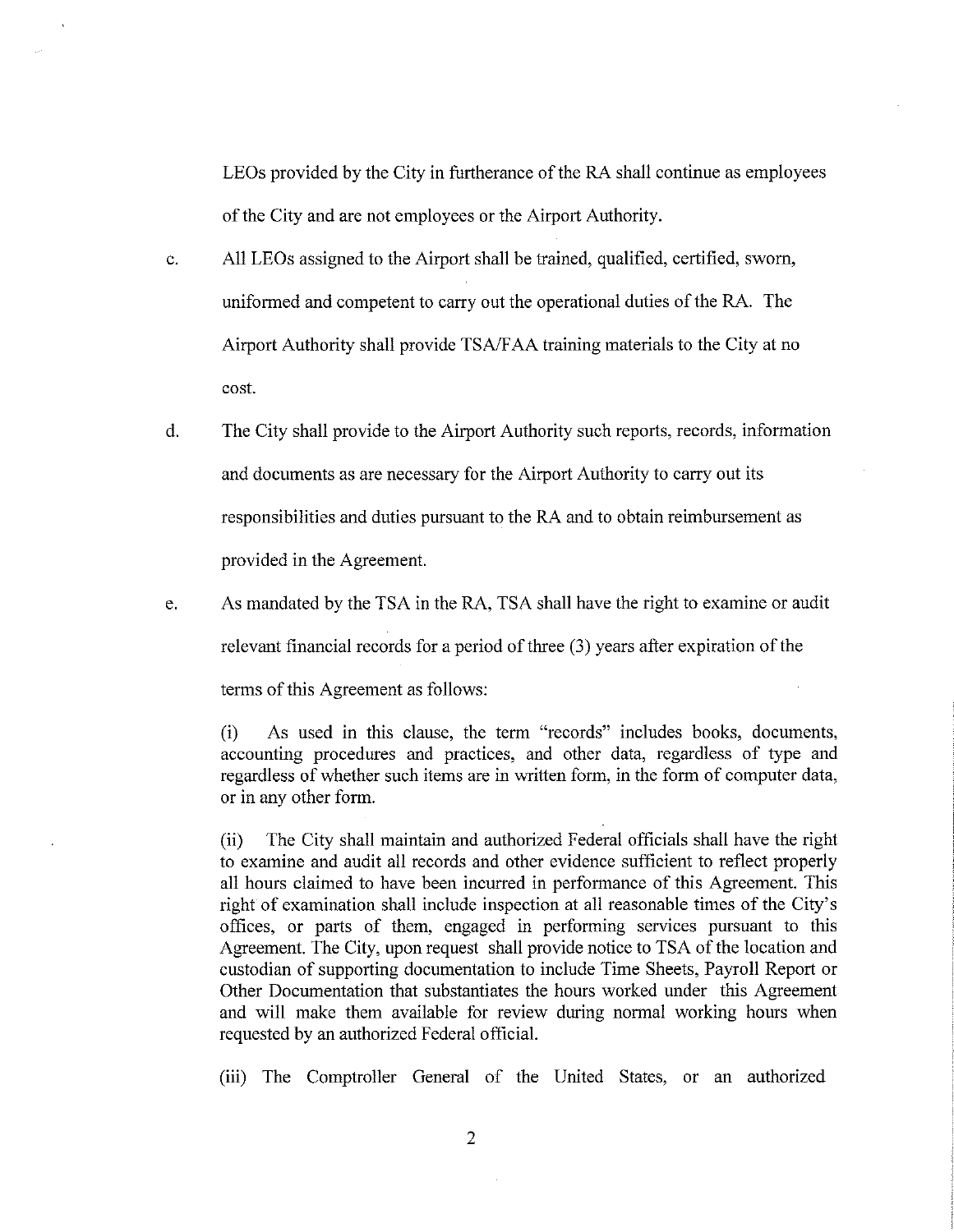representative, shall have access to and the right to examine any of the City's directly pertinent records involving transactions related to this Agreement. This Article may not be construed to require the City to create or maintain any record that it does not maintain in the ordinary course of business or pursuant to a provision of law.

The City shall make available at its office at all reasonable times the  $(iv)$ records, materials and other evidence described in preceding sections (i), (ii) and (iii) of this article, for examination, audit, or reproduction, until three (3) years after final payment under this Agreement, or for any longer period required by statute or by other clauses of the RA. In addition:

(1) If this Agreement is completely or partially terminated, the records relating to the work terminated shall be made available for three (3) years after any resulting final termination settlement; and

(2) Records relating to appeals under the "Contract Disputes" clause or to litigation or the settlement of contract disputes arising under or relating to the RA shall be made available until such appeals, litigation, or contract disputes are finally resolved.

RECORDS AND RELEASE OF INFORMATION. In the course of service  $f_{\cdot}$ 

under this Agreement, The LEOs will have access to certain information called "Sensitive Security Information" or "SSI", which is protected by Federal statute and regulation. LEOs may also create and maintain records that contain SSI, such as investigative reports that relate to aviation security. SSI is specifically defined in 49 CFR 1520.7. The City and LEOs assigned to work under this Agreement are subject to the duties and requirements imposed by 49 CFR Part 1520, Protection of Sensitive Security Information. As such, they may not publicly disclose SSI in any context, including litigation or pursuant to a state open records act request, without the advance approval of TSA as provided in 49 CFR part 1520. If a party in a legal proceeding seeks SSI in

 $\overline{3}$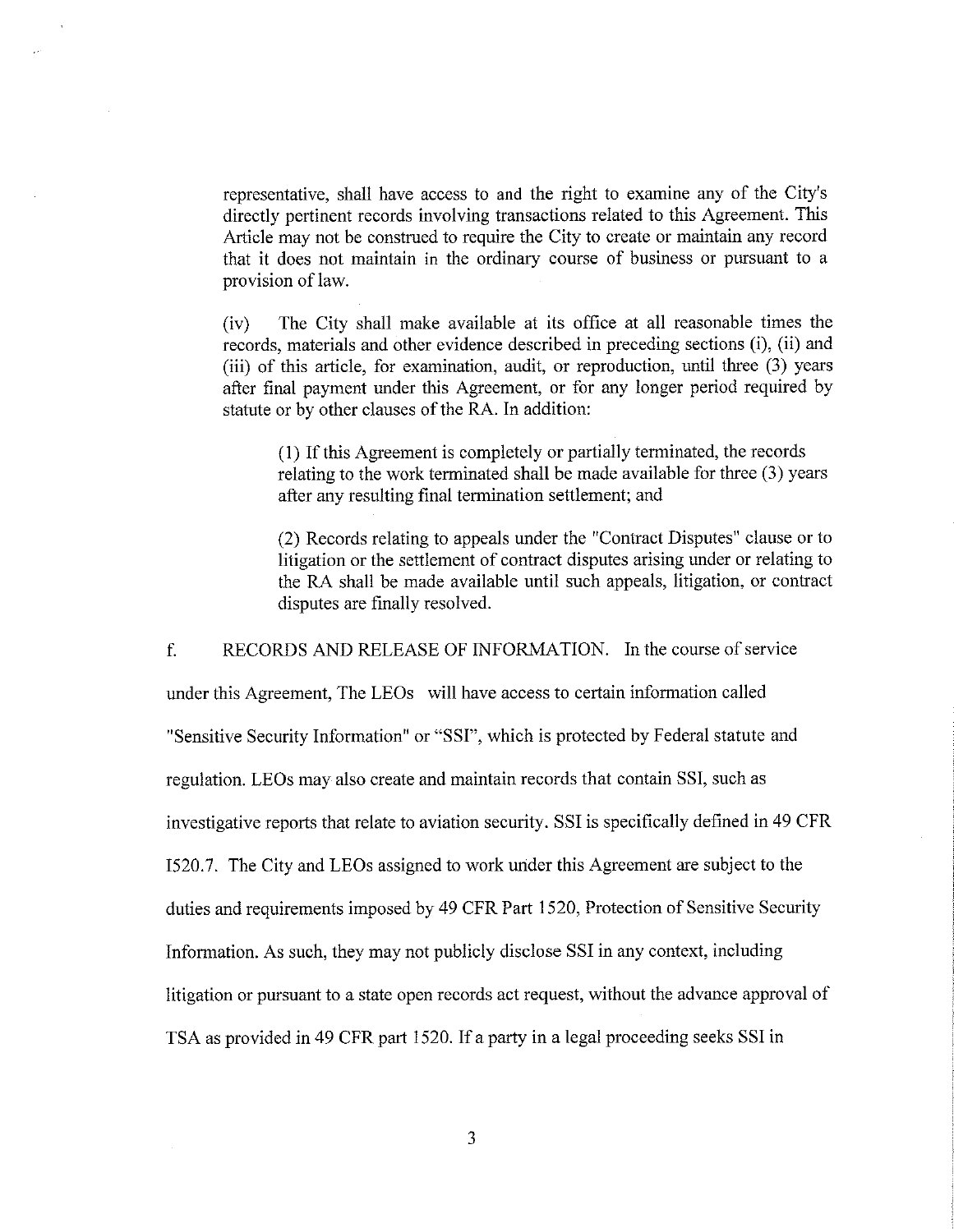discovery or otherwise seeks disclosure of SSI from a LEO performing duties under this agreement, the City and LEO must provide **immediate** notice of the request for SSI to the Airport Authority, who will, in turn, forward the request to the TSA. TSA will then advise the City and LEOs how to proceed. LEOs asked to testify about purely factual matters that do not reveal SSI may do so without consultation with TSA. All records created by LEOs that contain SSI shall be marked with the following legend:

WARNING: THIS DOCUMENT CONTAINS SENSITIVE SECURITY INFORMATION THAT IS CONTROLLED UNDER THE PROVISIONS OF 49 CFR PART 1520. NO PART OF THIS DOCUMENT MAY BE RELEASED WITHOUT THE WRITTEN PERMISSION OF THE ADMINISTRATOR OF **TRANSPORTATION** THE **SECURITY** ADMINISTRATION. WASHINGTON D.C. UNAUTHORIZED RELEASE MAY RESULT IN CIVIL PENALTY OR OTHER ACTION. FOR U.S. GOVERNMENT AGENCIES, PUBLIC AVAILABILITY IS DETERMINED UNDER 5 U.S.C. 552.

3. AIRPORT AUTHORITY RESPONSIBILITIES AND DUTIES. The Airport Authority responsibilities and duties shall include:

The Airport Authority shall reimburse the City for providing LEOs for the Airport a. as provided herein at the actual hourly cost to the City for each LEO at the time of service. Billing for reimbursement shall be based on time increments of 0.25 hours for actual time worked for on duty LEOs with a minimum billing period of not less than 2.0 hours for off duty LEOs. The foregoing amount shall be payable by Authority to the City within 30 days of receipt of periodic statements to be sent by the City to the Airport Authority.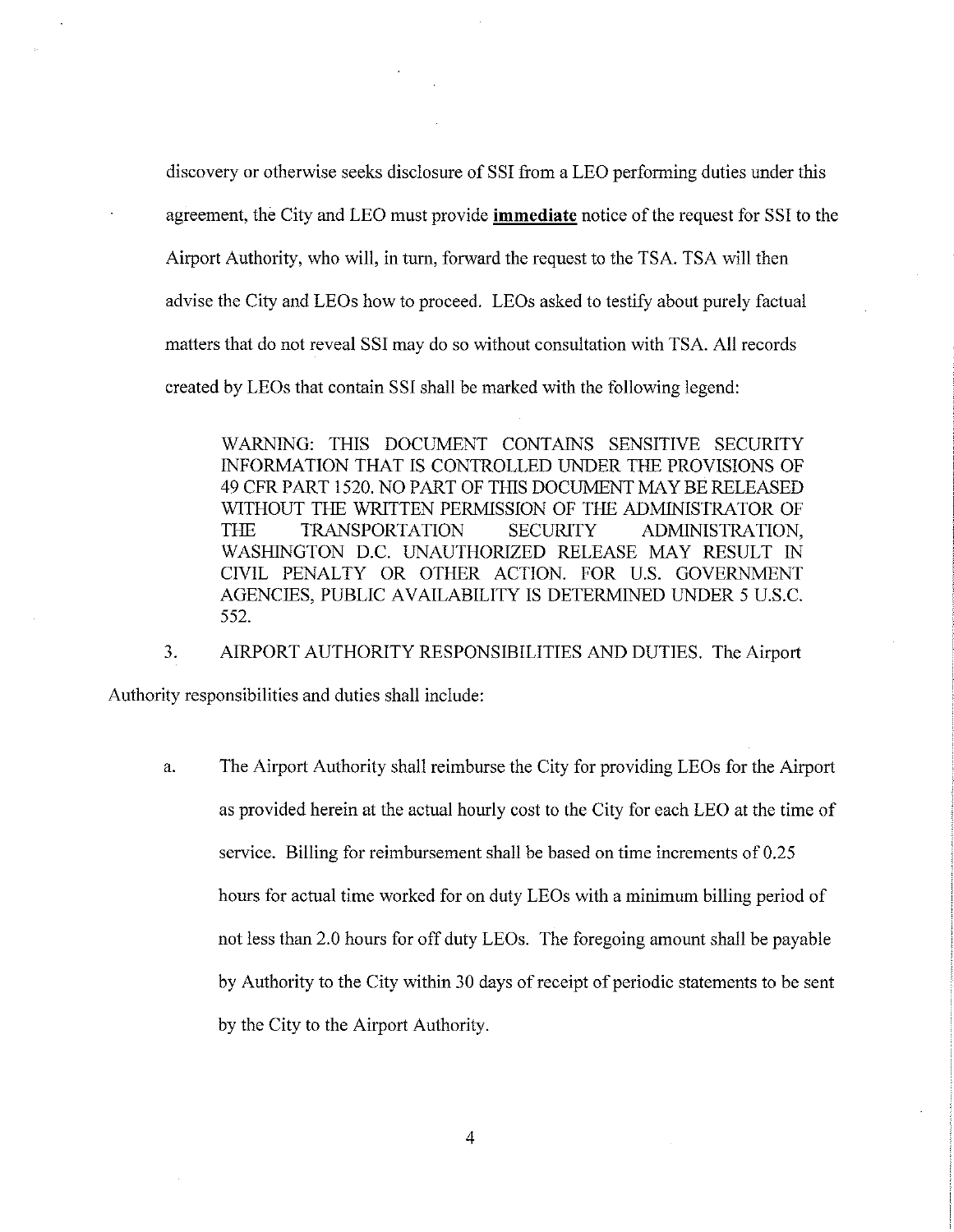- The Airport Authority shall advise the City of any operational deficiencies the  $\mathbf b$ . Authority finds or receives notice of in the performance of this Agreement by the LEO<sub>s</sub>.
- The Airport authority shall provide premises at the Airport for the LEOs assigned  $\mathbf{c}$ . to the Airport which are suitable for performance of the duties required by the RA.
- $d_{\cdot}$ The Airport Authority shall consult regularly with the City concerning the RA to request any modifications to this Agreement which are deemed reasonable, appropriate and prudent and in conformity with the RA and associated documents.

DURATION. This Agreement shall remain in full force and effect during the  $4.$ duration of the RA. Said Agreement is currently scheduled to terminate on September 30, 2012, unless earlier terminated by the Airport Authority, the TSA, or the City. If the RA is further extended by the TSA, the hourly payment from the Airport Authority to the City shall be renegotiated based upon the City's then existing personnel costs. Notwithstanding the foregoing, this Agreement may be terminated earlier by either the Airport Authority or the City providing written notice to the other of its intention to terminate participation ninety (90) days following delivery of said notice or upon three (3) days written notice to the other when the Homeland Security threat level is at yellow or lower status.

5. ACQUISITION, OWNERSHIP AND DISPOSAL OF PERSONAL PROPERTY. All personal property and fixtures acquired and used in furtherance of the RA program shall be owned by the entity which pays for said personal property or fixture. In the event the program is

5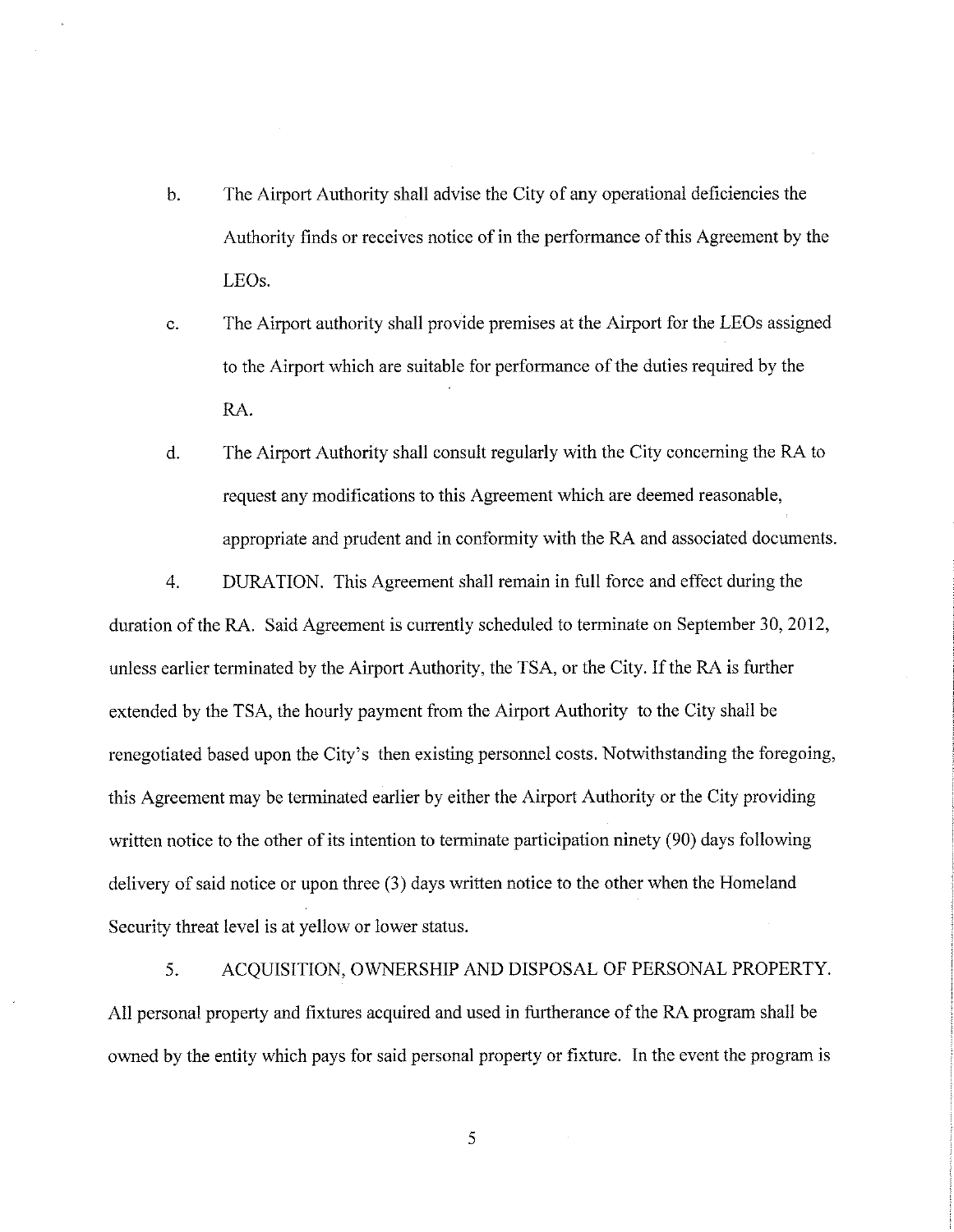terminated or is not superseded by another Interlocal Cooperation Agreement, the parties shall take possession of their respective personal property and fixtures or said property may be left in place at the Airport, whichever is mutually agreeable to the parties. The parties acknowledge and agree that all computer software and licenses shall remain the property of the City.

 $6.$ SEPARATE ENTITY. The parties agree that no separate entity is created by this Agreement.

 $7<sub>1</sub>$ CHOICE OF LAWS. This Agreement shall be construed in accordance with the laws of the State of Nebraska, including, but not limited to, the Interlocal Cooperation Act, Neb. Rev. Stat., §13-801 et seq., as amended.

8. ENTIRE AGREEMENT. This Agreement shall constitute the entire agreement between the City and Airport Authority relating to the RA program and may be amended only in writing, duly approved, adopted and executed by the respective parties.

9. EFFECTIVE DATE. This Agreement shall be effective April 1, 2009..

NOTICES. All notice envisioned under the terms and conditions of this 10. Agreement shall be sent to the other party by first class, United States mail, postage prepaid and addressed as follows:

City of Grand Island Attn: Mayor PO Box 1968 Grand Island, NE 68802 Hall County Airport Authority Attn: Executive Director 3743 Sky Park Road Grand Island, NE 68801

6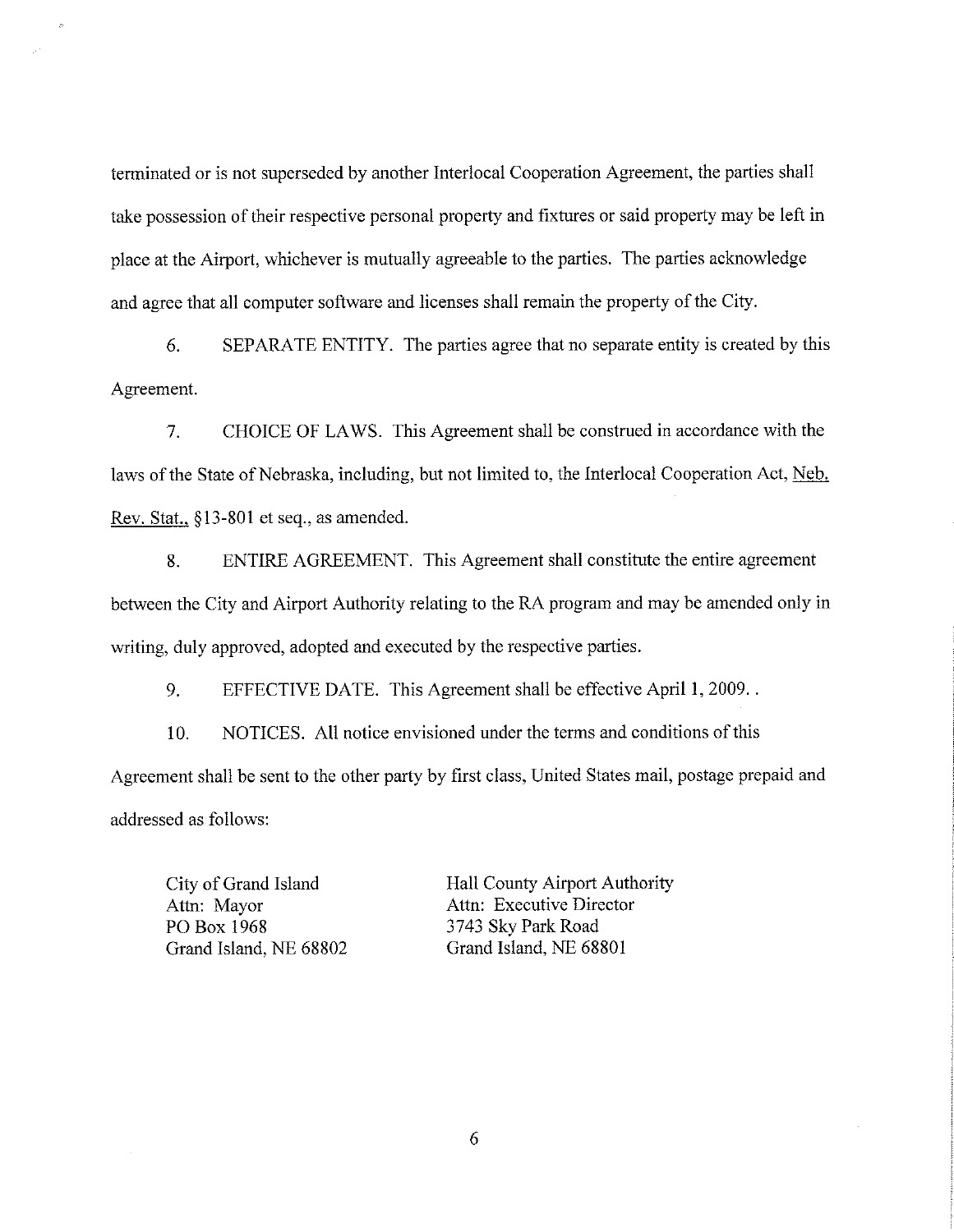CITY OF GRAND ISLAND, NEBRASKA, A Municipal corporation,

 $\tilde{\tilde{r}}$ 

Mayor

Attest: City Clerk

BY A Service Service Service Service Service Service Service Service Service Service Service Service Service S

DMS 4-9-09

HALL COUNTY AIRPORT AUTHORITY, A Political Subdivision

Dated: 4/8/09

 $BY$ er un p V 10

Attest:  $\overline{\phantom{a}}$ Administrative Assistant